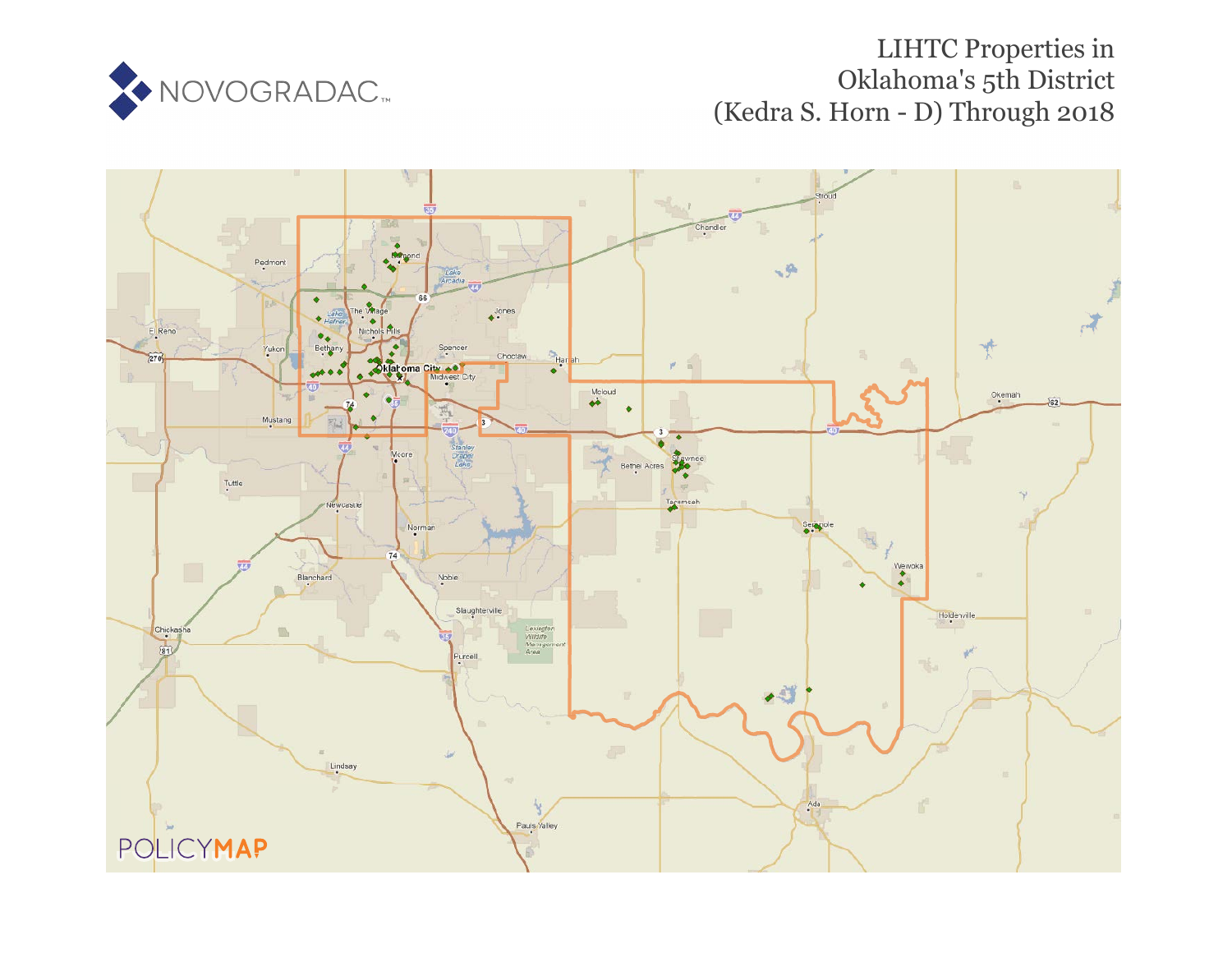| <b>Project Name</b>                                                       | <b>Address</b>                               | City                             | <b>State</b> | <b>Zip Code</b> | <b>Nonprofit</b><br><b>Sponsor</b> | <b>Allocation</b><br>Year | <b>Annual</b><br><b>Allocated</b><br><b>Amount</b> | <b>Year PIS</b> | <b>Construction Type</b>  | <b>Total</b><br><b>Units</b> | Low<br><b>Income</b><br><b>Units</b> | <b>Rent or</b><br><b>Income</b><br><b>Ceiling</b> | <b>Credit %</b>                              | <b>Tax-Exempt</b><br><b>Bond</b> | <b>HUD Multi-Family</b><br>Financing/<br><b>Rental Assistance</b> |
|---------------------------------------------------------------------------|----------------------------------------------|----------------------------------|--------------|-----------------|------------------------------------|---------------------------|----------------------------------------------------|-----------------|---------------------------|------------------------------|--------------------------------------|---------------------------------------------------|----------------------------------------------|----------------------------------|-------------------------------------------------------------------|
| <b>EAST OAKS VILLAGE</b>                                                  |                                              | 2121 N POST RD OKLAHOMA CITY OK  |              | 73141           | No                                 | 2005                      | \$500,000                                          | 2007            | <b>New Construction</b>   | 48                           | 48                                   | 50% AMGI                                          | $70\,\%$ present $\,$ No value               |                                  |                                                                   |
| NORTH VILLAGE                                                             | 10735 N<br>WESTERN AVE                       | OKLAHOMA CITY OK                 |              | 73114           | No                                 | 2005                      | \$220,036                                          | 2007            | Acquisition and Rehab 216 |                              | 216                                  | 60% AMGI                                          | $30$ % present $\rm\thinspace\,Yes$<br>value |                                  |                                                                   |
| <b>HERITAGE PARK</b><br>HOMES                                             | $538$ E HERITAGE $_{\rm MCLOUD}$<br>PARK CIR |                                  | OK           | 74851           | No                                 | 2006                      | \$500,000                                          | 2008            | <b>New Construction</b>   | 39                           | 39                                   | 60% AMGI                                          | <b>Both 30%</b><br>and 70%<br>present value  | No                               |                                                                   |
| KICKAPOO RUN HOMES $_{\text{AVE}}^{326 \text{ S KICKAPOO}}$ SHAWNEE       |                                              |                                  | OK           | 74801           | Yes                                | 2005                      | \$472,354                                          | 2008            | <b>New Construction</b>   | 32                           | $32\,$                               | 60% AMGI                                          | <b>Both 30%</b><br>and 70%<br>present value  | No                               |                                                                   |
| <b>SHAWNEE</b><br>AFFORDABLE HOUSING 626 N IONE AVE SHAWNEE               |                                              |                                  | OK           | 74801           | Yes                                | 2006                      | \$458,953                                          | 2008            | New Construction          | 55                           | 55                                   | 60% AMGI                                          | <b>Both 30%</b><br>and 70%<br>present value  | No                               |                                                                   |
| SYCAMORE LANDING<br><b>APTS</b>                                           | 420 SYCAMORE MCLOUD<br><b>LANDING BLVD</b>   |                                  | OK           | 74851           | Yes                                | 2006                      | \$388,011                                          | 2008            | <b>New Construction</b>   | 50                           | 50                                   | 60% AMGI                                          | <b>Both 30%</b><br>and 70%<br>present value  | No                               |                                                                   |
| CITY CARE'S DUPLEXES 2435 NW THIRD OKLAHOMA CITY OK<br><b>AT WESTLAWN</b> | ST                                           |                                  |              | 73107           | Yes                                | 2007                      | \$309,461                                          | 2008            | <b>New Construction</b>   | 24                           | 24                                   | 60% AMGI                                          | <b>Both 30%</b><br>and 70%<br>present value  | No                               |                                                                   |
| <b>CAPITOL SQUARE</b><br><b>VILLAS</b>                                    | 2601 URBAN<br><b>LEAGUE CT</b>               | OKLAHOMA CITY OK                 |              | 73105           | Yes                                | 2007                      | \$500,000                                          | 2009            | <b>New Construction</b>   | 36                           | 36                                   | 60% AMGI                                          | <b>Both 30%</b><br>and 70%<br>present value  | No                               |                                                                   |
| <b>COTTAGE PARK -</b><br>MIDWEST CITY                                     | STONECROP DR MIDWEST CITY                    |                                  | OK           | 73110           | No                                 | 2008                      | \$495,832                                          | 2009            | <b>New Construction</b>   | 42                           | 42                                   | 60% AMGI                                          | <b>Both 30%</b><br>and 70%<br>present value  | No                               |                                                                   |
| <b>COTTAGE PARK PHASE 8406 WATER</b><br>T                                 | <b>LEAF CT</b>                               | MIDWEST CITY                     | OK           | 73110           | No                                 | 2007                      | \$479,607                                          | 2009            | <b>New Construction</b>   | 38                           | 38                                   | 60% AMGI                                          | <b>Both 30%</b><br>and 70%<br>present value  | No                               |                                                                   |
| MT OLIVE SENIOR<br>COTTAGES                                               | 3808 N KELLEY<br><b>AVE</b>                  | OKLAHOMA CITY OK                 |              | 73111           | Yes                                | 2007                      | \$483,512                                          | 2009            | <b>New Construction</b>   | 60                           | 60                                   | 60% AMGI                                          | $30$ % present $\,$ No $\,$<br>value         |                                  |                                                                   |
| VILLAGE AT OAKWOOD 817 SW 59TH ST OKLAHOMA CITY OK                        |                                              |                                  |              | 73109           | No                                 | 2007                      | \$334,160                                          | 2009            | <b>New Construction</b>   | 90                           | 90                                   | 60% AMGI                                          | <b>Both 30%</b><br>and 70%<br>present value  | No                               |                                                                   |
| <b>BROOKE VILLAGE</b><br><b>SENIOR APTS</b>                               |                                              | 1401 SW 89TH ST OKLAHOMA CITY OK |              | 73159           | No                                 | 2009                      | \$360,000                                          | 2011            | New Construction          | 40                           | 40                                   | 60% AMGI                                          | $30\,\%$ present $\,$ No $\,$<br>value       |                                  |                                                                   |

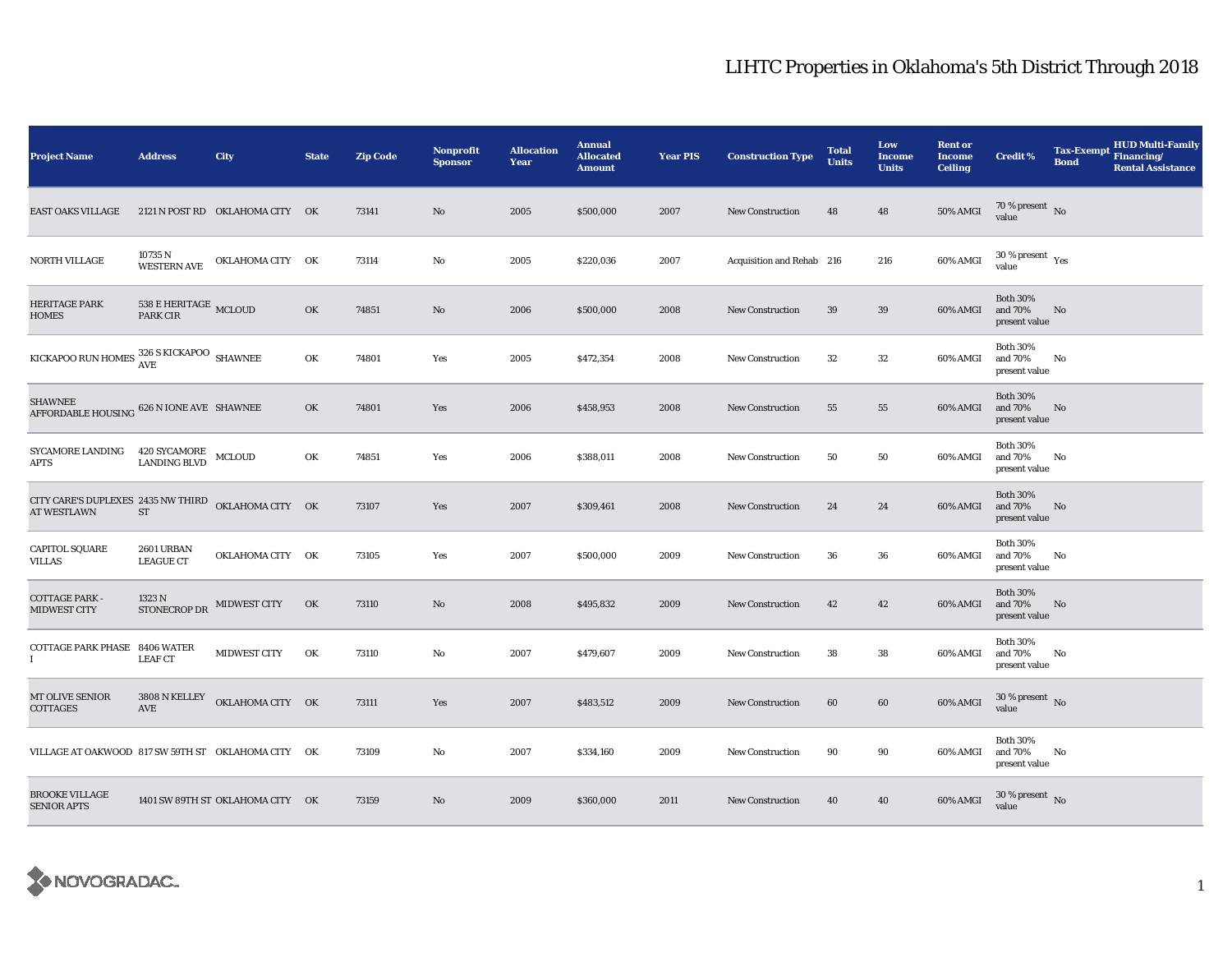| <b>Project Name</b>                            | <b>Address</b>                                | City                         | <b>State</b> | <b>Zip Code</b> | Nonprofit<br><b>Sponsor</b> | <b>Allocation</b><br>Year | <b>Annual</b><br><b>Allocated</b><br><b>Amount</b> | <b>Year PIS</b> | <b>Construction Type</b>  | <b>Total</b><br><b>Units</b> | Low<br><b>Income</b><br><b>Units</b> | <b>Rent or</b><br><b>Income</b><br><b>Ceiling</b> | <b>Credit %</b>                             | <b>Bond</b> | <b>HUD Multi-Family</b><br>Tax-Exempt Financing/<br><b>Rental Assistance</b> |
|------------------------------------------------|-----------------------------------------------|------------------------------|--------------|-----------------|-----------------------------|---------------------------|----------------------------------------------------|-----------------|---------------------------|------------------------------|--------------------------------------|---------------------------------------------------|---------------------------------------------|-------------|------------------------------------------------------------------------------|
| STONEBROOK ESTATES 416 W S ST                  |                                               | KONAWA                       | OK           | 74849           | Yes                         | 2009                      | \$397,532                                          | 2011            | <b>New Construction</b>   | 18                           | 18                                   | 60% AMGI                                          | <b>Both 30%</b><br>and 70%<br>present value | No          |                                                                              |
| STONEBROOK VILLAS                              | 201W<br><b>STONEBROOK</b><br><b>VILLAS DR</b> | KONAWA                       | OK           | 74849           | Yes                         | 2009                      | \$203,714                                          | 2011            | <b>New Construction</b>   | 20                           | 20                                   | 60% AMGI                                          | $30\,\%$ present $\,$ No $\,$<br>value      |             |                                                                              |
| <b>FAIRGROUNDS/JFK</b><br><b>SINGLE FAMILY</b> | 1932 NE<br><b>SEVENTH ST</b>                  | OKLAHOMA CITY OK             |              | 73117           | Yes                         | 2008                      | \$466,364                                          | 2011            | New Construction          | $32\,$                       | $32\,$                               | 60% AMGI                                          | $30$ % present $\,$ No $\,$<br>value        |             |                                                                              |
| <b>CEDAR HOLLOW</b>                            | $20704$ AUTUMN $$\tt HARRAH$$<br><b>CT</b>    |                              | OK           | 73045           | No                          | 2011                      | \$664,617                                          | 2012            | New Construction          | 29                           | 29                                   | 60% AMGI                                          | <b>Both 30%</b><br>and 70%<br>present value | No          |                                                                              |
| THE LINDEN APTS II                             | $319$ S KENNEDY $$\rm SHAWNEE$$<br>AVE        |                              | OK           | 74801           | Yes                         | 2010                      | \$600,000                                          | 2012            | <b>New Construction</b>   | 36                           | 36                                   | 60% AMGI                                          | <b>Both 30%</b><br>and 70%<br>present value | No          |                                                                              |
| WHISPERING<br><b>MEADOWS</b>                   | 712 TAMARA LN WEWOKA                          |                              | OK           | 74884           | Yes                         | 2010                      | \$344,267                                          | 2012            | <b>New Construction</b>   | 20                           | 20                                   | 60% AMGI                                          | <b>Both 30%</b><br>and 70%<br>present value | No          |                                                                              |
| <b>AUTUMN CREEK</b><br><b>VILLAS</b>           |                                               | 9201 NE 16TH ST MIDWEST CITY | OK           | 73130           | No                          | 2012                      | \$5,648,080                                        | 2013            | New Construction          | 30                           | 30                                   | 60% AMGI                                          | 70 % present $\hbox{~No}$<br>value          |             | No                                                                           |
| <b>COTTAGE PARK</b><br><b>SHAWNEE</b>          | 1617 GRACE CT SHAWNEE                         |                              | OK           | 74804           | No                          | 2011                      | \$10,686,300                                       | 2013            | <b>New Construction</b>   | $32\,$                       | $32\phantom{.0}$                     | 60% AMGI                                          | $70$ % present $\,$ No $\,$<br>value        |             | No                                                                           |
| <b>CROSS CREEK</b><br>LANDING                  | 1919 NW 142ND<br>ST                           | OKLAHOMA CITY OK             |              | 73134           | No                          | 2011                      | \$9,000,000                                        | 2013            | <b>New Construction</b>   | 44                           | $\bf{0}$                             | 60% AMGI                                          | $70$ % present $\,$ No $\,$<br>value        |             | No                                                                           |
| <b>SOUTH ROCK CREEK</b><br><b>ESTATES</b>      | 44786 SETH LN SHAWNEE                         |                              | OK           | 74801           | No                          | 2011                      | \$10,368,855                                       | 2013            | New Construction          | 20                           | $\bf{0}$                             | 60% AMGI                                          | $70$ % present $_{\rm{No}}$                 |             | $\rm No$                                                                     |
| CREEKSIDE VILLAGE II                           | 30 DOOLEY<br><b>FARMS LN</b>                  | <b>EDMOND</b>                | OK           | 73003           | No                          | 2012                      | \$15,000,000                                       | 2014            | <b>New Construction</b>   | 72                           | 72                                   | 60% AMGI                                          | 70 % present $\hbox{~No}$<br>value          |             | No                                                                           |
| <b>ASHFORD PLACE</b>                           | <b>3105 ACME</b><br>ROAD                      | <b>SHAWNEE</b>               | OK           | 74804-0000      | No                          | 2014                      | \$200,000                                          | 2016            | Acquisition and Rehab 101 |                              | 101                                  | 60% AMGI                                          | <b>Both 30%</b><br>and 70%<br>present value | No          | No                                                                           |
| <b>AUTUMN CREEK</b><br><b>VILLAS PHASE II</b>  | 9201 NE 16TH<br><b>STREET</b>                 | <b>MIDWEST CITY</b>          | OK           | 73130-0000      | No                          | 2015                      | \$418,541                                          | 2016            | <b>New Construction</b>   | 28                           | 28                                   | 60% AMGI                                          | $70\,\%$ present $\,$ No $\,$<br>value      |             | No                                                                           |

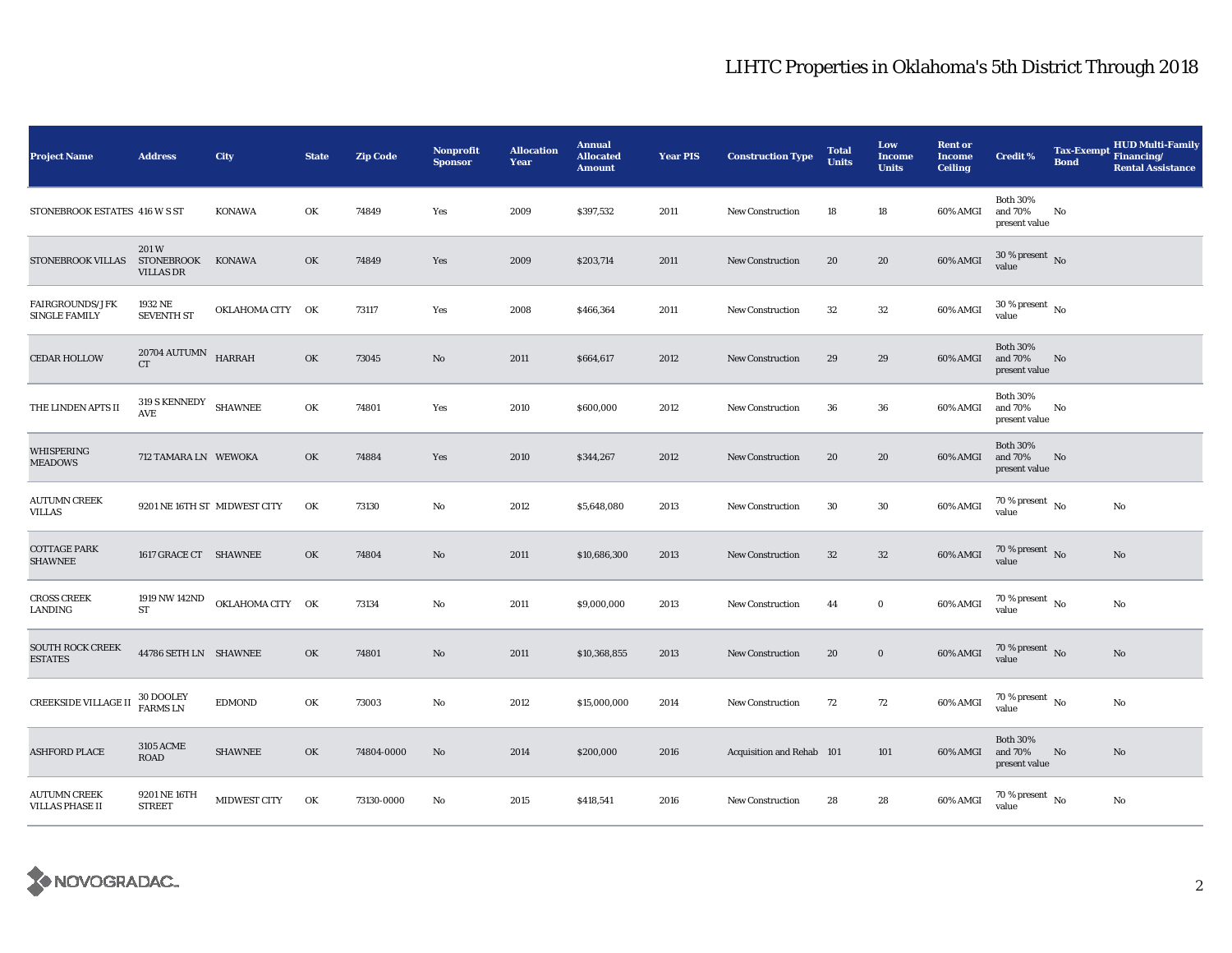| <b>Project Name</b>                                            | <b>Address</b>                                      | City                            | <b>State</b> | <b>Zip Code</b> | Nonprofit<br><b>Sponsor</b> | <b>Allocation</b><br>Year | <b>Annual</b><br><b>Allocated</b><br><b>Amount</b> | <b>Year PIS</b>      | <b>Construction Type</b>  | <b>Total</b><br><b>Units</b> | Low<br><b>Income</b><br><b>Units</b> | <b>Rent or</b><br><b>Income</b><br><b>Ceiling</b> | Credit %                                    | <b>Tax-Exempt</b><br><b>Bond</b> | <b>HUD Multi-Family</b><br>Financing/<br><b>Rental Assistance</b> |
|----------------------------------------------------------------|-----------------------------------------------------|---------------------------------|--------------|-----------------|-----------------------------|---------------------------|----------------------------------------------------|----------------------|---------------------------|------------------------------|--------------------------------------|---------------------------------------------------|---------------------------------------------|----------------------------------|-------------------------------------------------------------------|
| OKLAHOMA CHRISTIAN $325$ ENZ DRIVE EDMOND<br><b>APARTMENTS</b> |                                                     |                                 | OK           | 73034-0000      | No                          | 2014                      | \$750,000                                          | 2016                 | Acquisition and Rehab 125 |                              | 125                                  | 60% AMGI                                          | <b>Both 30%</b><br>and 70%<br>present value | No                               | No                                                                |
| THE COMMONS ON<br><b>CLASSEN</b>                               | 1320 CLASSEN<br><b>DRIVE</b>                        | OKLAHOMA CITY OK                |              | 73103-0000      | No                          | 2014                      | \$637,910                                          | 2016                 | <b>New Construction</b>   | 49                           | 48                                   | 60% AMGI                                          | 70 % present $\overline{N_0}$<br>value      |                                  | No                                                                |
| <b>HOPE HARBOR OF</b><br>OKLAHOMA CITY                         | <b>LANE</b>                                         | 6421 LYREWOOD OKLAHOMA CITY OK  |              | 73132-0000      | No                          | 2015                      | \$750,000                                          | 2017                 | <b>New Construction</b>   | 54                           | 54                                   | 60% AMGI                                          | 70 % present<br>value                       |                                  | $\rm No$                                                          |
| <b>MEADOW CLIFF</b><br><b>APARTMENTS</b>                       | <b>7507 SOUTH</b><br><b>ROSS AVENUE</b>             | OKLAHOMA CITY OK                |              | 73159-0000      | No                          | 2015                      | \$468,615                                          | 2017                 | Acquisition and Rehab 57  |                              | 57                                   | 60% AMGI                                          | <b>Both 30%</b><br>and 70%<br>present value |                                  | No                                                                |
| <b>SHAWNEE PARK</b>                                            | <b>EAST OF</b><br>HARRISON ON SHAWNEE<br>TRANSPORTA |                                 | OK           | 74804-0000      | No                          | 2015                      | \$440,290                                          | 2017                 | <b>New Construction</b>   | 60                           | 60                                   | 60% AMGI                                          | 70 % present<br>value                       |                                  | No                                                                |
| <b>WEWOKA LOFTS</b>                                            | $220$ S WEWOKA WEWOKA<br><b>AVE</b>                 |                                 | OK           | 74884-0000      | No                          | 2016                      | \$388,878                                          | 2018                 | <b>New Construction</b>   | $32\,$                       | $32\,$                               | 60% AMGI                                          | 70 % present<br>value                       |                                  | No                                                                |
| <b>BREIGHTON APTS</b>                                          | AVE                                                 | 2930 N SHARTEL OKLAHOMA CITY OK |              | 73103           |                             | Insufficient<br>Data      | $\$0$                                              | Insufficient<br>Data | Not Indicated             | 1                            | $\mathbf 0$                          |                                                   | Not<br>Indicated                            |                                  |                                                                   |
| 1308 NW EIGHTH ST                                              | 1308 NW<br><b>EIGHTH ST</b>                         | OKLAHOMA CITY OK                |              | 73106           |                             | 1989                      | $\$0$                                              | Insufficient<br>Data | Acquisition and Rehab 12  |                              | 12                                   |                                                   | 70 % present<br>value                       |                                  |                                                                   |
| <b>APPLE VILLAGE APTS</b>                                      | 301 DENNIS ST EDMOND                                |                                 | OK           | 73003           |                             | 1994                      | \$0                                                | Insufficient<br>Data | <b>New Construction</b>   | 158                          | 63                                   |                                                   | Not<br>Indicated                            |                                  |                                                                   |
| HERITAGE PARK<br><b>HOMES II LP</b>                            | 513 HERITAGE<br>PARK CT                             | MCLOUD                          | OK           | 74851           |                             | Insufficient<br>Data      | \$0                                                | Insufficient<br>Data | Not Indicated             | $\bf{22}$                    | $\bf{0}$                             |                                                   | Not<br>Indicated                            |                                  |                                                                   |
| SOUTHWOODS APTS                                                | 3308 SW 44TH<br><b>ST</b>                           | OKLAHOMA CITY OK                |              | 73119           |                             | Insufficient<br>Data      | \$0                                                | Insufficient<br>Data | Not Indicated             | 100                          | $\mathbf 0$                          |                                                   | Not<br>Indicated                            |                                  |                                                                   |
| THE FAIR<br><b>GROUNDS/JFK SINGLE</b><br><b>FAMILY</b>         | 1816 NE<br>SEVENTH ST                               | OKLAHOMA CITY OK                |              | 73117           |                             | Insufficient<br>Data      | \$0                                                | Insufficient<br>Data | Not Indicated             | 28                           | $\bf{0}$                             |                                                   | Not<br>Indicated                            |                                  |                                                                   |
| TRINITY PLACE APTS                                             | 3825 NW 19TH<br><b>ST</b>                           | OKLAHOMA CITY OK                |              | 73107           |                             | Insufficient<br>Data      | \$0                                                | Insufficient<br>Data | Not Indicated             | 56                           | $\bf{0}$                             |                                                   | Not<br>Indicated                            |                                  |                                                                   |

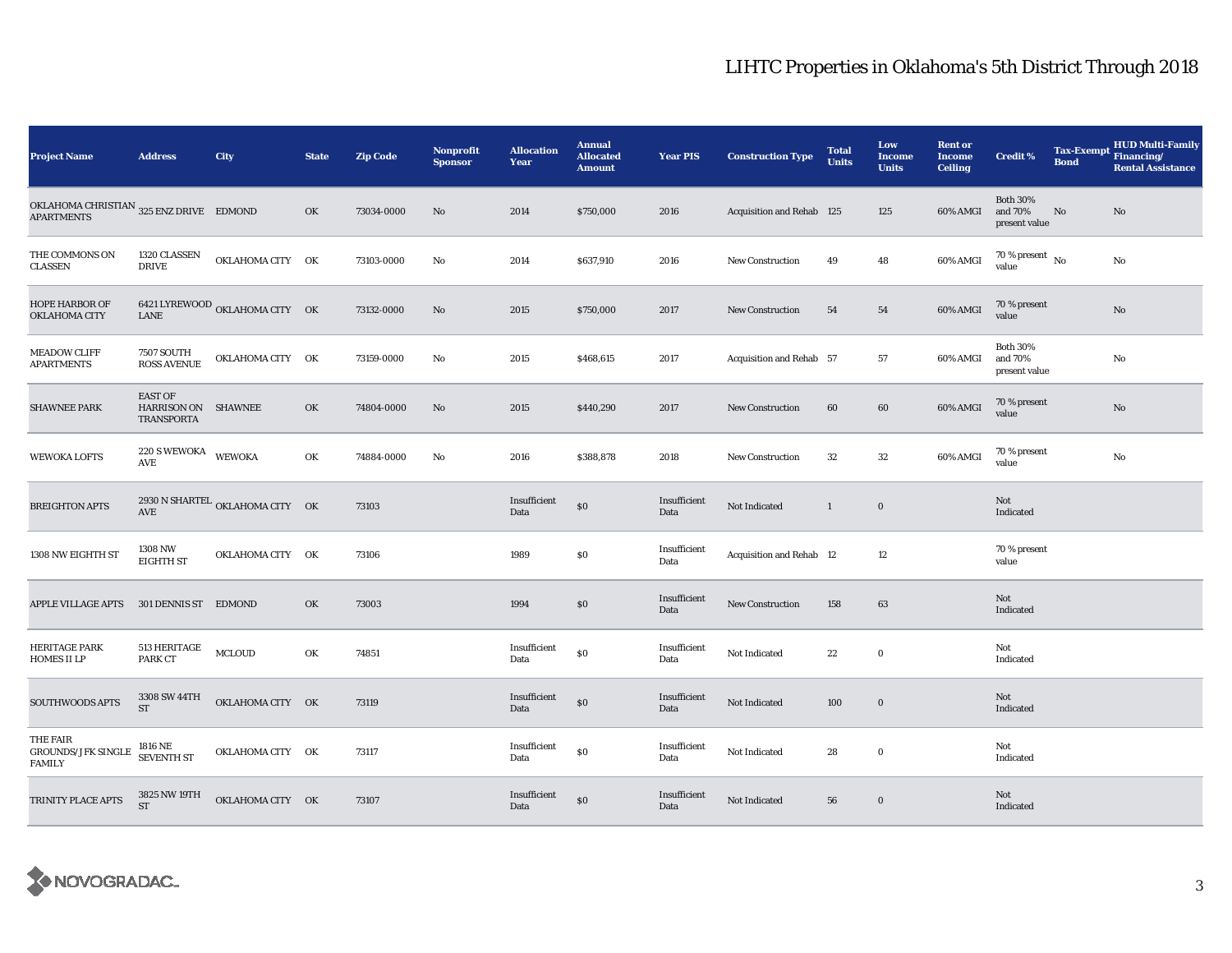| <b>Project Name</b>            | <b>Address</b>                                           | <b>City</b>                     | <b>State</b> | <b>Zip Code</b> | Nonprofit<br><b>Sponsor</b> | <b>Allocation</b><br>Year | <b>Annual</b><br><b>Allocated</b><br><b>Amount</b> | <b>Year PIS</b>      | <b>Construction Type</b>  | <b>Total</b><br><b>Units</b> | Low<br><b>Income</b><br><b>Units</b> | <b>Rent or</b><br><b>Income</b><br><b>Ceiling</b> | <b>Credit %</b>                             | Tax-Exempt Financing/<br><b>Bond</b> | <b>HUD Multi-Family</b><br><b>Rental Assistance</b> |
|--------------------------------|----------------------------------------------------------|---------------------------------|--------------|-----------------|-----------------------------|---------------------------|----------------------------------------------------|----------------------|---------------------------|------------------------------|--------------------------------------|---------------------------------------------------|---------------------------------------------|--------------------------------------|-----------------------------------------------------|
| <b>WEWOKA VILLAGE</b><br>APTS  | 1609 SERAN DR WEWOKA                                     |                                 | OK           | 74884           |                             | Insufficient<br>Data      | \$0                                                | Insufficient<br>Data | Not Indicated             | 16                           | $\bf{0}$                             |                                                   | Not<br>Indicated                            |                                      |                                                     |
| <b>HOLLYBROOK</b>              | <b>801 NE</b><br><b>SEVENTH ST</b>                       | OKLAHOMA CITY OK                |              | 73104           |                             | 1990                      | \$0                                                | Insufficient<br>Data | Acquisition and Rehab 226 |                              | 226                                  |                                                   | <b>Both 30%</b><br>and 70%<br>present value |                                      |                                                     |
| <b>DUPLEX</b>                  |                                                          | 512 NW 30TH ST OKLAHOMA CITY OK |              | 73118           |                             | 1989                      | $\$0$                                              | Insufficient<br>Data | Acquisition and Rehab 2   |                              | $\boldsymbol{2}$                     |                                                   | 70 % present<br>value                       |                                      |                                                     |
| <b>FOURPLEX</b>                |                                                          | 308 NW 24TH ST OKLAHOMA CITY OK |              | 73103           |                             | 1989                      | \$0                                                | Insufficient<br>Data | Acquisition and Rehab 4   |                              | $\overline{4}$                       |                                                   | 70 % present<br>value                       |                                      |                                                     |
| <b>JUSTAMERE MANOR</b>         |                                                          | 325 NW 24TH ST OKLAHOMA CITY OK |              | 73103           |                             | 1989                      | $\$0$                                              | Insufficient<br>Data | Acquisition and Rehab 8   |                              | 8                                    |                                                   | <b>Both 30%</b><br>and 70%<br>present value |                                      |                                                     |
| PASEO PLACE                    |                                                          | 700 SE 29TH ST OKLAHOMA CITY OK |              | 73129           |                             | 1994                      | \$0                                                | Insufficient<br>Data | Acquisition and Rehab 96  |                              | 96                                   |                                                   | Not<br>Indicated                            |                                      |                                                     |
| <b>RAMEN APTS</b>              | $900\,\mathrm{W}\,\mathrm{WALNUT}$ TECUMSEH<br><b>ST</b> |                                 | OK           | 74873           |                             | 1987                      | \$0                                                | Insufficient<br>Data | Acquisition and Rehab 10  |                              | $\boldsymbol{2}$                     |                                                   | <b>Both 30%</b><br>and 70%<br>present value |                                      |                                                     |
| <b>RASEO PLACE</b>             |                                                          | 700 SE 29TH ST OKLAHOMA CITY OK |              | 73129           |                             | 1993                      | \$0                                                | Insufficient<br>Data | Acquisition and Rehab 96  |                              | 96                                   |                                                   | Not<br>Indicated                            |                                      |                                                     |
| ROLLING GREEN APTS             | 400 E<br>DANFORTH RD                                     | EDMOND                          | OK           | 73034           |                             | 1987                      | $\$0$                                              | Insufficient<br>Data | Acquisition and Rehab 166 |                              | 166                                  |                                                   | 70 % present<br>value                       |                                      |                                                     |
| <b>TERRACE APTS</b>            | ST                                                       | 6640 NW TENTH OKLAHOMA CITY OK  |              | 73127           |                             | 1987                      | \$0\$                                              | Insufficient<br>Data | Acquisition and Rehab 206 |                              | 206                                  |                                                   | 70 % present<br>value                       |                                      |                                                     |
| TRENTON MANOR<br>TOWNHOMES     |                                                          | 712 NE 26TH ST OKLAHOMA CITY OK |              | 73105           |                             | 1993                      | $\$0$                                              | Insufficient<br>Data | Acquisition and Rehab 18  |                              | 18                                   |                                                   | 70 % present<br>value                       |                                      |                                                     |
| UNIVERSITY PARK<br><b>APTS</b> | 1426 NW 27TH<br>ST                                       | OKLAHOMA CITY OK                |              | 73106           |                             | 1989                      | $\$0$                                              | Insufficient<br>Data | Acquisition and Rehab 36  |                              | 36                                   |                                                   | 70 % present<br>value                       |                                      |                                                     |
| <b>WILSHIRE APTS</b>           | <b>BLVD</b>                                              | 701 E WILSHIRE OKLAHOMA CITY OK |              | 73105           |                             | 1994                      | \$0                                                | Insufficient<br>Data | Acquisition and Rehab 148 |                              | 148                                  |                                                   | Not<br>Indicated                            |                                      |                                                     |

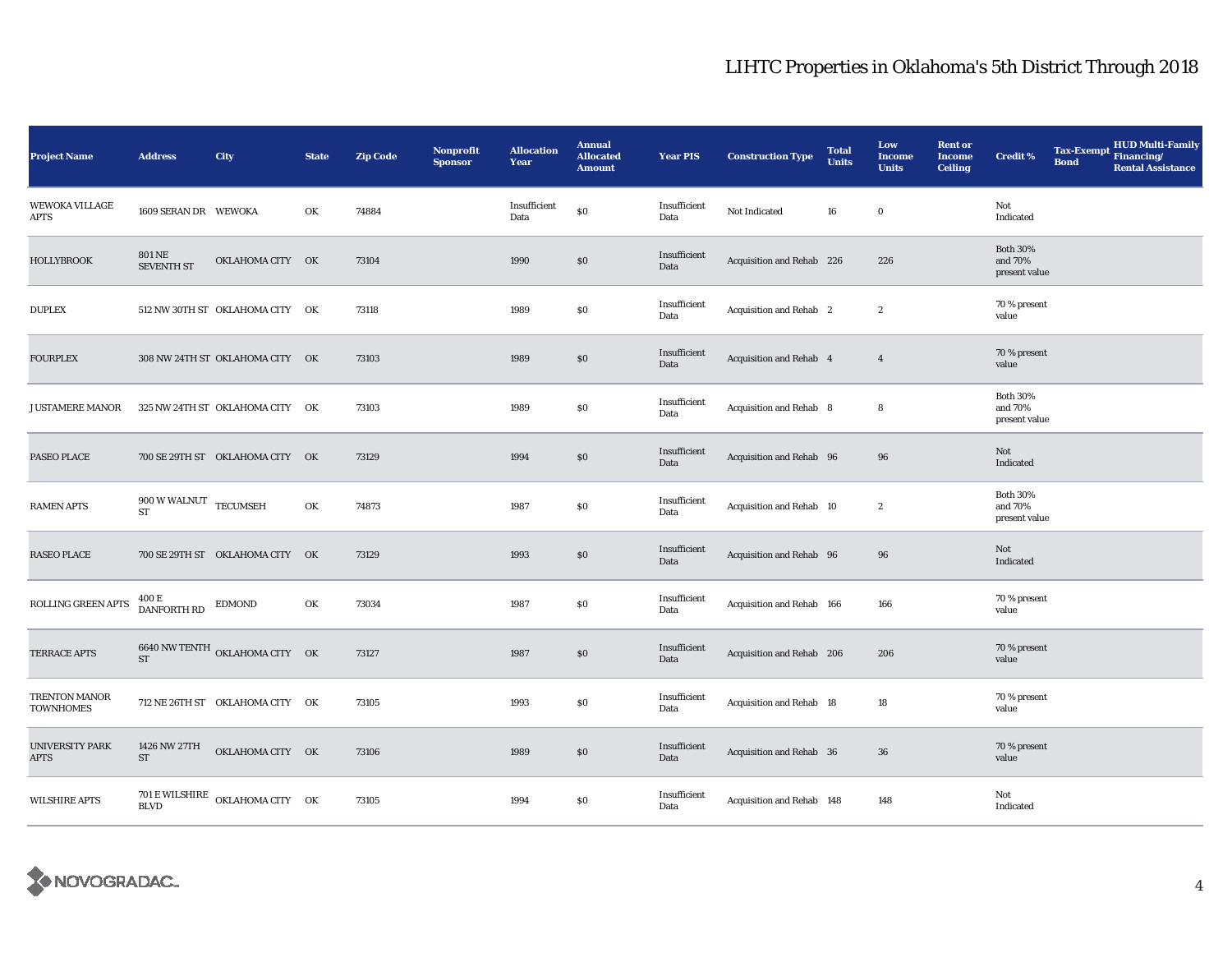| <b>Project Name</b>         | <b>Address</b>                                 | City                                                 | <b>State</b> | <b>Zip Code</b> | <b>Nonprofit</b><br><b>Sponsor</b> | <b>Allocation</b><br>Year | <b>Annual</b><br><b>Allocated</b><br><b>Amount</b> | <b>Year PIS</b>      | <b>Construction Type</b>               | <b>Total</b><br><b>Units</b> | Low<br>Income<br><b>Units</b> | <b>Rent or</b><br><b>Income</b><br><b>Ceiling</b> | <b>Credit %</b>                             | <b>Bond</b> | <b>HUD Multi-Family</b><br>Tax-Exempt Financing/<br><b>Rental Assistance</b> |
|-----------------------------|------------------------------------------------|------------------------------------------------------|--------------|-----------------|------------------------------------|---------------------------|----------------------------------------------------|----------------------|----------------------------------------|------------------------------|-------------------------------|---------------------------------------------------|---------------------------------------------|-------------|------------------------------------------------------------------------------|
| <b>WOODBRIAR APTS</b>       | 5522<br>WOODBRIER DR WARR ACRES                |                                                      | OK           | 73122           |                                    | 1991                      | \$0                                                | Insufficient<br>Data | Acquisition and Rehab 51               |                              | 51                            |                                                   | <b>Both 30%</b><br>and 70%<br>present value |             |                                                                              |
| <b>BENTON PROPERTIES</b>    | $226\,\mathrm{N}$ HARRISON AVE SHAWNEE         |                                                      | OK           | 74801           |                                    | 1990                      | \$0                                                | 1990                 | Acquisition and Rehab 1                |                              | $\mathbf{1}$                  |                                                   | 70 % present<br>value                       |             |                                                                              |
| <b>BENTON PROPERTIES</b>    | $637$ N $$\tt BROADWAY\,AVE$ SHAWNEE           |                                                      | OK           | 74801           |                                    | 1991                      | \$0                                                | 1991                 | Acquisition and Rehab 1                |                              | $\mathbf{1}$                  |                                                   | 70 % present<br>value                       |             |                                                                              |
| <b>BENTON PROPERTIES</b>    | 825 E TENTH ST SHAWNEE                         |                                                      | OK           | 74801           |                                    | 1991                      | \$0                                                | 1991                 | Acquisition and Rehab 1                |                              | $\mathbf{1}$                  |                                                   | <b>Both 30%</b><br>and 70%<br>present value |             |                                                                              |
| <b>BENTON PROPERTIES</b>    | $4401\,\mathrm{N}$ $$\,$ SHAWNEE $$\,$ SHAWNEE |                                                      | OK           | 74804           |                                    | 1992                      | \$0                                                | 1992                 | Acquisition and Rehab 1                |                              | $\mathbf{1}$                  |                                                   | <b>Both 30%</b><br>and 70%<br>present value |             |                                                                              |
| <b>CAPITAL PARK APTS</b>    | 2626 N KELLEY<br>$\operatorname{\mathsf{AVE}}$ | OKLAHOMA CITY OK                                     |              | 73111           |                                    | 1991                      | \$0                                                | 1992                 | Both New Construction 184<br>and $A/R$ |                              | 184                           |                                                   | 70 % present<br>value                       |             |                                                                              |
| MILTON TERRACE              | 1201 N FRETZ<br>AVE                            | <b>EDMOND</b>                                        | OK           | 73003           |                                    | 1991                      | \$0                                                | 1992                 | Acquisition and Rehab 112              |                              | 112                           |                                                   | <b>Both 30%</b><br>and 70%<br>present value |             |                                                                              |
| SILVERWOOD APTS             | 403W<br>SILVERWOOD<br>DR                       | <b>MIDWEST CITY</b>                                  | OK           | 73110           |                                    | 1992                      | \$0                                                | 1993                 | Acquisition and Rehab 48               |                              | 48                            |                                                   | 70 % present<br>value                       |             |                                                                              |
| <b>ASPEN WAY</b>            | 1000 NW 88TH<br>ST                             | OKLAHOMA CITY OK                                     |              | 73114           |                                    | 1994                      | \$0                                                | 1993                 | Acquisition and Rehab 105              |                              | 84                            |                                                   | Not<br>Indicated                            |             |                                                                              |
| COURTYARD APTS              | 3732 NW 23RD<br><b>ST</b>                      | OKLAHOMA CITY OK                                     |              | 73107           | No                                 | 1993                      | \$0                                                | 1995                 | Acquisition and Rehab 40               |                              | 40                            |                                                   | <b>Both 30%</b><br>and 70%<br>present value | No          |                                                                              |
| ROSEWOOD MANOR<br>RESIDENCE | 800 S KELLY<br>AVE                             | <b>EDMOND</b>                                        | OK           | 73003           | No                                 | 1994                      | \$0                                                | 1995                 | New Construction                       | 148                          | 148                           |                                                   | 70 % present $\,$ No $\,$<br>value          |             |                                                                              |
| PALO DURO APTS              |                                                | 409 NW 11TH ST OKLAHOMA CITY OK                      |              | 73103           | Yes                                | 1995                      | S <sub>0</sub>                                     | 1996                 | <b>Acquisition and Rehab</b>           | $\bf{22}$                    | $\bf{22}$                     |                                                   | $70$ % present $\,$ No $\,$<br>value        |             |                                                                              |
| <b>BRANCHTREE APTS</b>      | <b>ST</b>                                      | $5001\,\mathrm{NW}\,\mathrm{TENTH}$ OKLAHOMA CITY OK |              | 73127           |                                    | 1996                      | \$0                                                | 1997                 | Acquisition and Rehab 297              |                              | 297                           |                                                   | $70\,\%$ present $\,$ No value              |             |                                                                              |

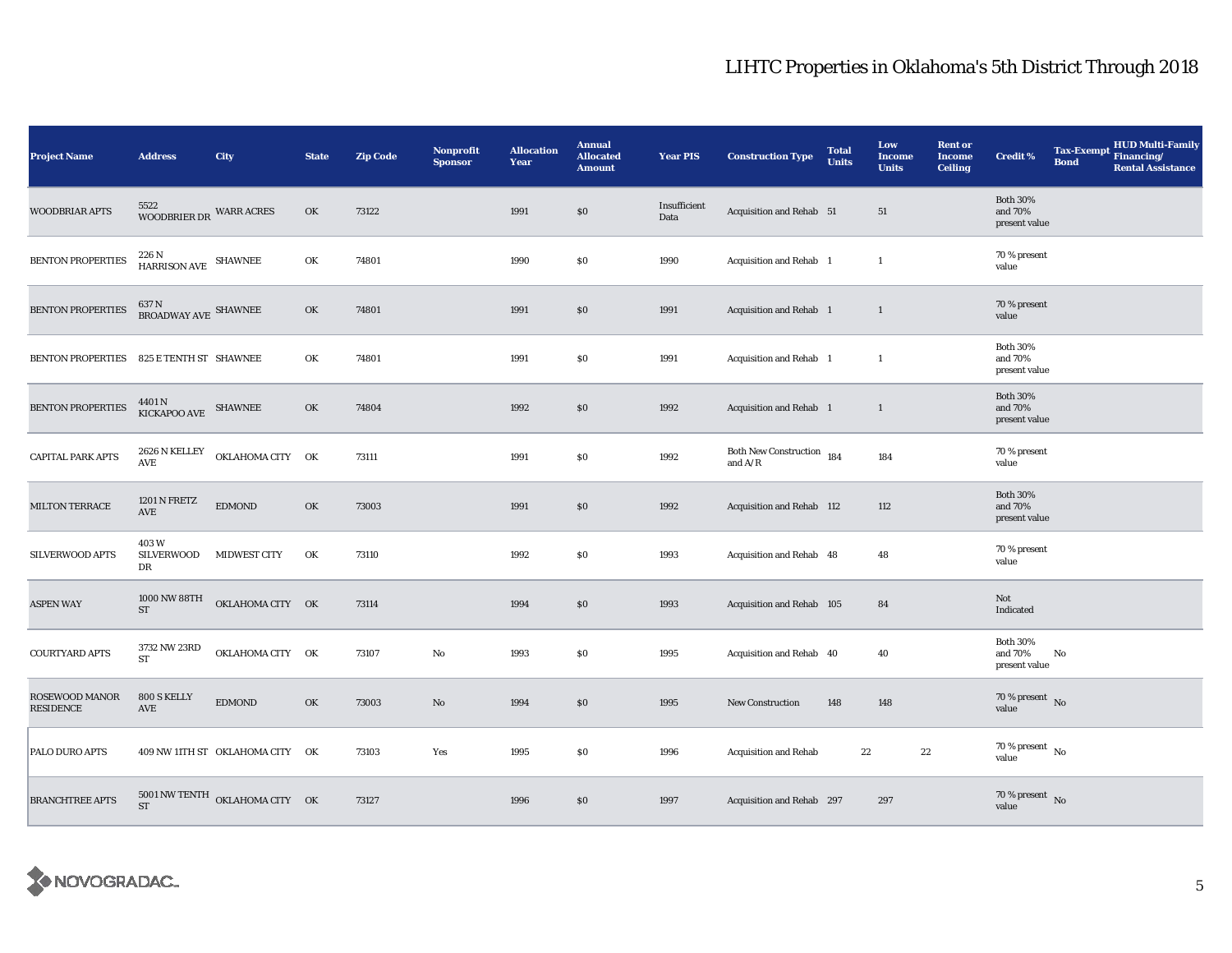| <b>Project Name</b>                                                     | <b>Address</b>           | City                            | <b>State</b> | <b>Zip Code</b> | Nonprofit<br><b>Sponsor</b> | <b>Allocation</b><br>Year | <b>Annual</b><br><b>Allocated</b><br><b>Amount</b> | <b>Year PIS</b> | <b>Construction Type</b>  | <b>Total</b><br><b>Units</b> | Low<br><b>Income</b><br><b>Units</b> | <b>Rent or</b><br><b>Income</b><br><b>Ceiling</b> | <b>Credit %</b>                                       | <b>Bond</b> | Tax-Exempt HUD Multi-Family<br><b>Rental Assistance</b> |
|-------------------------------------------------------------------------|--------------------------|---------------------------------|--------------|-----------------|-----------------------------|---------------------------|----------------------------------------------------|-----------------|---------------------------|------------------------------|--------------------------------------|---------------------------------------------------|-------------------------------------------------------|-------------|---------------------------------------------------------|
| <b>CHARDONNAY APTS</b>                                                  |                          | 3017 N LEE AVE OKLAHOMA CITY OK |              | 73103           |                             | 1996                      | \$0                                                | 1997            | Acquisition and Rehab 14  |                              | 14                                   |                                                   | $70\,\%$ present $\overline{\phantom{1}}$ No<br>value |             |                                                         |
| FOREST CREEK APTS                                                       | <b>ST</b>                | 7201 NW 122ND OKLAHOMA CITY OK  |              | 73142           | Yes                         | 1995                      | \$0                                                | 1997            | <b>New Construction</b>   | 200                          | 200                                  |                                                   | 70 % present $\overline{N_0}$<br>value                |             |                                                         |
| KONAWA VILLAGE APTS 400 N E ST                                          |                          | KONAWA                          | OK           | 74849           | No                          | 1996                      | \$0                                                | 1997            | Acquisition and Rehab 16  |                              | 16                                   |                                                   | $30\,\%$ present $\,$ No $\,$<br>value                |             |                                                         |
| <b>ASHFORD PLACE APTS</b>                                               | 3215 PIERRE<br>TERRON RD | <b>SHAWNEE</b>                  | OK           |                 |                             | 1996                      | \$0                                                | 1998            | New Construction          | 100                          | 100                                  |                                                   | $70\,\%$ present $\,$ No value                        |             |                                                         |
| BRITTON COURTYARDS 7000 W<br>BRITTON RD                                 |                          | OKLAHOMA CITY OK                |              | 73132           | Yes                         | 1996                      | \$0                                                | 1998            | Acquisition and Rehab 276 |                              | 276                                  |                                                   | 70 % present $\hbox{~No}$<br>value                    |             |                                                         |
| BROOKSTONE PARK OF 1500 BRAD ST                                         |                          | <b>EDMOND</b>                   | OK           |                 | Yes                         | 1998                      | \$0                                                | 1999            | New Construction          | 12                           | 12                                   |                                                   | 70 % present $\bar{N}$ o<br>value                     |             |                                                         |
| MONTERREY COURTYAF 4220 NW TENTH OKLAHOMA CITY OK                       |                          |                                 |              | 73107           | No                          | 1997                      | \$0                                                | 1999            | Acquisition and Rehab 248 |                              | 248                                  |                                                   | $70$ % present $\,$ No $\,$<br>value                  |             |                                                         |
| PARK VIEW VILLAGE AP' 2211 S<br>KENTUCKY PL                             |                          | OKLAHOMA CITY OK                |              | 73108           | Yes                         | 1997                      | \$0                                                | 1999            | Acquisition and Rehab 240 |                              | 238                                  |                                                   | <b>Both 30%</b><br>and 70%<br>present value           | No          |                                                         |
| SAVANNAH POINTE APT MACARTHUR                                           | 6110 N<br><b>BLVD</b>    | <b>WARR ACRES</b>               | OK           | 73122           | Yes                         | 1998                      | \$0                                                | 1999            | Acquisition and Rehab 137 |                              | 137                                  |                                                   | 70 % present $\hbox{~No}$<br>value                    |             |                                                         |
| <b>CAPITAL PARK</b>                                                     | 2606 N KELLEY<br>AVE     | OKLAHOMA CITY OK                |              | 73111           |                             | 1999                      | \$0                                                | 2000            | Acquisition and Rehab 136 |                              | 136                                  |                                                   | $70\,\%$ present $\,$ No value                        |             |                                                         |
| <b>GARDEN WALK OF JONE 13294 E</b><br><b>BRITTON RD</b>                 |                          | <b>JONES</b>                    | OK           | 73049           | Yes                         | 2001                      | \$0                                                | 2001            | New Construction          | 32                           | 32                                   |                                                   | $30$ % present $\,$ No $\,$<br>value                  |             |                                                         |
| AREAWIDE/MA ELDERL $^{1400\, \rm{NW}\, 115\, \rm{TH}}$ OKLAHOMA CITY OK |                          |                                 |              | 73114           | Yes                         | 2001                      | \$0                                                | 2001            | New Construction          | 59                           | 59                                   |                                                   | 70 % present $\,$ No $\,$<br>value                    |             |                                                         |
| WENTWOOD AT GRAND 403 TINKER<br><b>HILL</b>                             | <b>DIAGONAL ST</b>       | OKLAHOMA CITY OK                |              | 73129           | Yes                         | 1999                      | \$0                                                | 2001            | Acquisition and Rehab 208 |                              | 166                                  |                                                   | <b>Both 30%</b><br>and 70%<br>present value           | No          |                                                         |

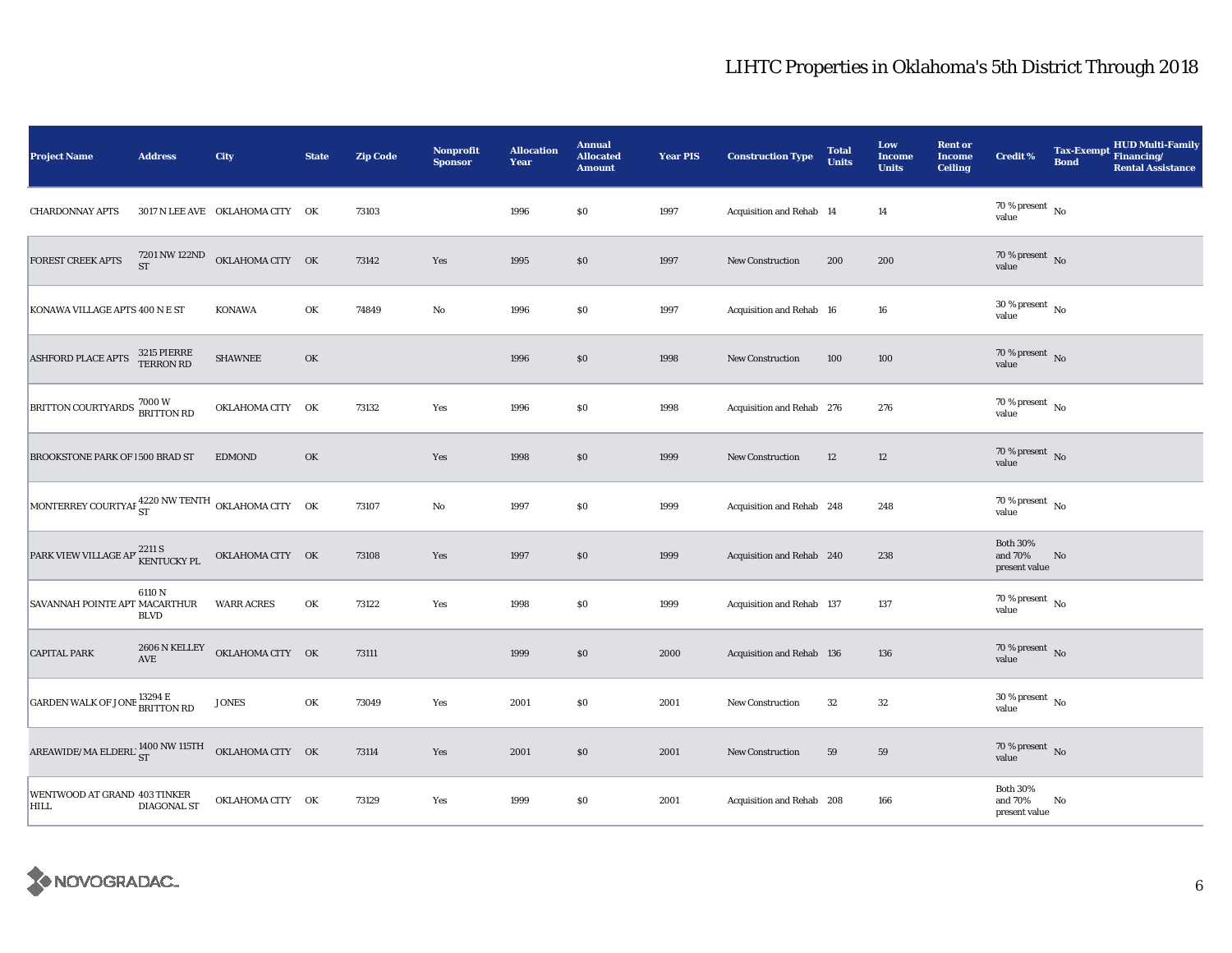| <b>Project Name</b>                                                                                                                                | <b>Address</b>          | City                                        | <b>State</b> | <b>Zip Code</b> | Nonprofit<br><b>Sponsor</b> | <b>Allocation</b><br>Year | <b>Annual</b><br><b>Allocated</b><br><b>Amount</b> | <b>Year PIS</b> | <b>Construction Type</b>  | <b>Total</b><br><b>Units</b> | Low<br>Income<br><b>Units</b> | <b>Rent or</b><br><b>Income</b><br><b>Ceiling</b> | Credit %                           | <b>Tax-Exempt</b><br><b>Bond</b> | HUD Multi-Family<br>Financing/<br><b>Rental Assistance</b> |
|----------------------------------------------------------------------------------------------------------------------------------------------------|-------------------------|---------------------------------------------|--------------|-----------------|-----------------------------|---------------------------|----------------------------------------------------|-----------------|---------------------------|------------------------------|-------------------------------|---------------------------------------------------|------------------------------------|----------------------------------|------------------------------------------------------------|
| $\boxed{\textbf{BROOKSTONE} \textbf{PARK} \textbf{OF}: \begin{matrix} 1101 \textbf{ CLASSING} & \textbf{SEMINOLE}\\ \textbf{BLVD} & \end{matrix}}$ |                         |                                             | OK           | 74868           | Yes                         | 2001                      | \$0                                                | 2002            | New Construction          | 38                           | 37                            |                                                   | 70 % present $\hbox{~No}$<br>value |                                  |                                                            |
| SENIOR RESIDENCES OF 1335 E AYERS ST EDMOND                                                                                                        |                         |                                             | OK           | 73034           | $\rm No$                    | 2000                      | $\$0$                                              | 2002            | <b>New Construction</b>   | 42                           | 42                            |                                                   | $70\,\%$ present $\,$ No value     |                                  |                                                            |
| PERSHING CENTER                                                                                                                                    |                         | 2400 GENERAL OKLAHOMA CITY OK PERSHING BLVD |              | 73107           | Yes                         | 2001                      | \$0                                                | 2003            | New Construction          | 60                           | 59                            |                                                   | $70\,\%$ present $\,$ No value     |                                  |                                                            |
| <b>CROWNRIDGE APTS</b>                                                                                                                             | 2500 THOMAS<br>DR       | <b>EDMOND</b>                               | OK           | 73003           |                             | 2003                      | $\$0$                                              | 2004            | Not Indicated             | 160                          | 96                            |                                                   | Not<br>Indicated                   |                                  |                                                            |
| SEMINOLE SPRINGS APT $_{\rm RD}^{701\,\rm N\,HARVEY}$                                                                                              |                         | <b>SEMINOLE</b>                             | OK           | 74868           |                             | 2002                      | $\$0$                                              | 2004            | Not Indicated             | 60                           | 60                            |                                                   | Not<br>Indicated                   |                                  |                                                            |
| <b>STONEBRIDGE</b>                                                                                                                                 | 700 N SIXTH ST TECUMSEH |                                             | OK           | 74873           |                             | 2002                      | \$0                                                | 2004            | New Construction          | 79                           | 79                            |                                                   | Not<br>Indicated                   |                                  |                                                            |
| <b>ALDRIDGE</b>                                                                                                                                    | 20 E NINTH ST SHAWNEE   |                                             | OK           | 74801           |                             | 2003                      | \$0                                                | 2005            | Not Indicated             | 60                           | 60                            |                                                   | Not<br>Indicated                   |                                  |                                                            |
| LONDON SQUARE VILLA $^{7533}_{\rm ST}$ NW SIXTH OKLAHOMA CITY OK                                                                                   |                         |                                             |              | 73127           |                             | 2004                      | $\$0$                                              | 2005            | Acquisition and Rehab 200 |                              | 200                           |                                                   | 30 % present<br>value              |                                  |                                                            |
| ROCKWELL VILLAS APTS $^{905\ {\rm N}}_{\rm \,ROCKWELL\,AVE}$ OKLAHOMA CITY OK                                                                      |                         |                                             |              | 73127           |                             | 2004                      | \$0\$                                              | 2005            | Acquisition and Rehab 60  |                              | $60\,$                        |                                                   | 30 % present<br>value              |                                  |                                                            |
| <b>BROADWAY POINTE APT 800 W</b><br>BROADWAY                                                                                                       |                         | <b>SEMINOLE</b>                             | OK           | 74868           | $\rm\thinspace No$          | 2004                      | \$403,754                                          | 2006            | <b>New Construction</b>   | 46                           | 46                            | 60% AMGI                                          | $70\,\%$ present $\,$ No value     |                                  |                                                            |
| <b>LEGACY PARK APTS</b>                                                                                                                            | 1701 AIRPORT<br>DR      | <b>SHAWNEE</b>                              | OK           | 74804           | Yes                         | 2004                      | \$479,183                                          | 2006            | New Construction          | 60                           | 59                            | 60% AMGI                                          | $70\,\%$ present $\,$ No value     |                                  |                                                            |
| THE LINDEN'S OF SHAW $_{\rm AVE}^{315\rm~S\,KENNEDY}$ SHAWNEE                                                                                      |                         |                                             | OK           | 74801           | Yes                         | 2004                      | \$440,543                                          | 2006            | New Construction          | 54                           | 54                            | 50% AMGI                                          | $70\,\%$ present $\,$ No value     |                                  |                                                            |
| <b>TEMPLE GARDENS</b>                                                                                                                              |                         | 1515 NE 48TH ST OKLAHOMA CITY OK            |              | 73111           | Yes                         | 2004                      | \$500,000                                          | 2006            | New Construction          | 50                           | 50                            | 60% AMGI                                          | $70\,\%$ present $\,$ No value     |                                  |                                                            |